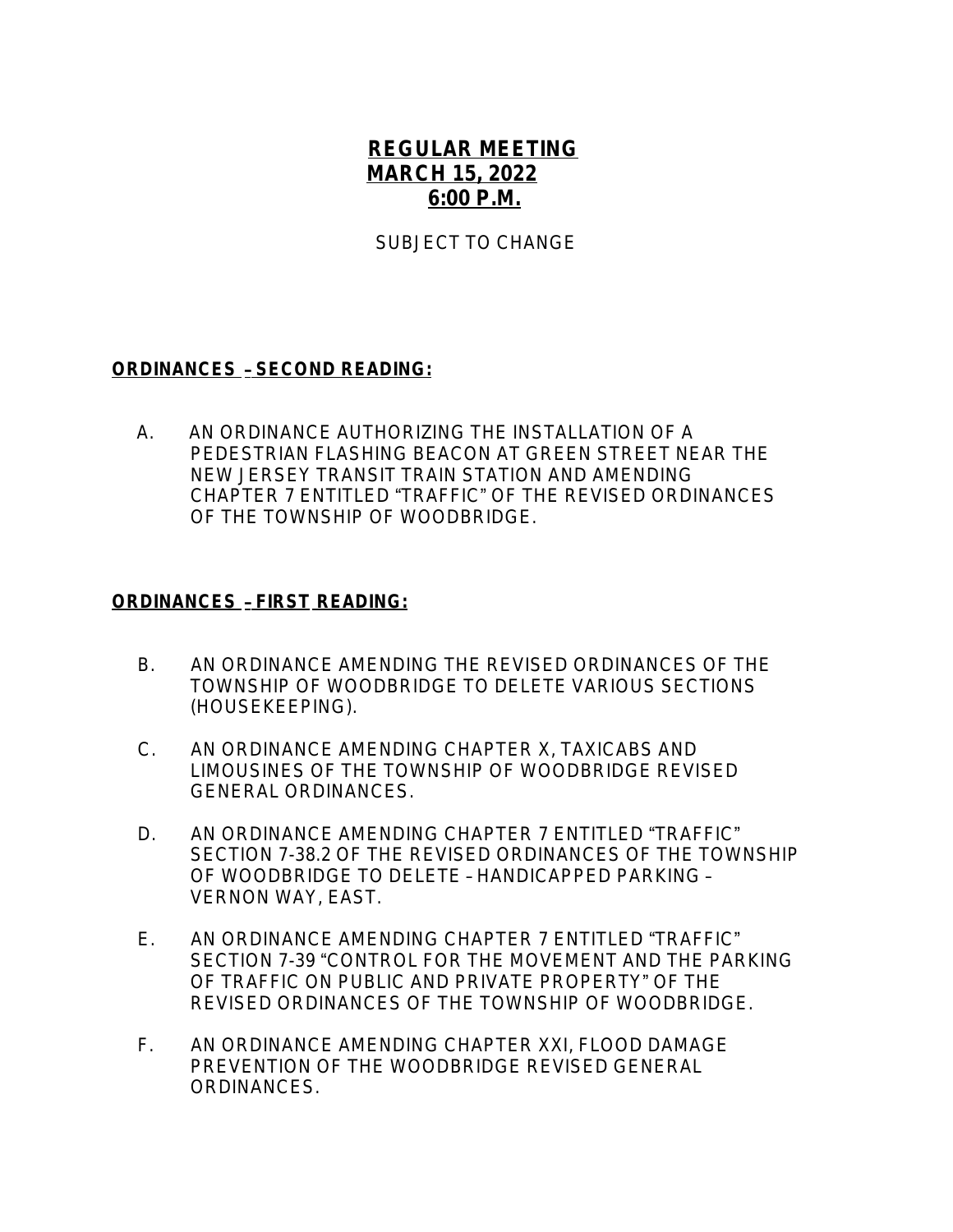- G. AN ORDINANCE TO VACATE AND EXTINGUISH THE PUBLIC RIGHT OF A PORTION OF STREETS KNOWN AS HART STREET AND CHAMPION AVENUE IN THE AVENEL SECTION OF THE TOWNSHIP OF WOODBRIDGE, COUNTY OF MIDDLESEX, AND RELEASING AND EXTINGUISHING THE PUBLIC RIGHTS TO SAME.
- H. AN ORDINANCE AUTHORIZING THE ACQUISITION BY PURCHASE OR EMINENT DOMAIN OF REAL PROPERTY DESIGNATED AS BLOCK 670.02, LOT 2 ALSO KNOWN AS 270 OLD ROAD IN THE PORT READING SECTION OF THE TOWNSHIP OF WOODBRIDGE.
- I. AN ORDINANCE AUTHORIZING THE ACQUISITION BY PURCHASE OR EMINENT DOMAIN OF REAL PROPERTY DESIGNATED AS BLOCK 445.02, LOT 30 ALSO KNOWN AS 31 MARCONI AVENUE IN THE ISELIN SECTION OF THE TOWNSHIP OF WOODBRIDGE.
- J. AN ORDINANCE OF THE MUNICIPAL COUNCIL OF THE TOWNSHIP OF WOODBRIDGE, COUNTY OF MIDDLESEX, NEW JERSEY ADOPTING THE "ISELIN LUMBER REDEVELOPMENT PLAN" PURSUANT TO THE LOCAL REDEVELOPMENT AND HOUSING LAW.

## **RESOLUTIONS:**

- 1. Resolution authorizing the request of St. James Catholic Church to host a "Street Fair" on Saturday, September 17, 2022 (rain date September 24, 2022) from 10:00 AM to 5:00 PM.
- 2. Resolution authorizing the request of Woodbridge Fire Department to host their annual Open House on Wednesday, October 12, 2022 beginning at 5:00 PM to ending at 8:00 PM.
- 3. Appointment Don Green to serve as a member of the Human Rights Commission fulfilling an unexpired term commencing March 15, 2022 and terminating June 30, 2023.
- 4. Appointment Amy Krysienski to serve as a member of the Woodbridge Township Cultural Arts Commission for a three (3) year term commencing March 15, 2022 and terminating March 14, 2025.
- 5. Refund taxes for 100% Disabled Veteran Oscar Navarro.
- 6. Refund taxes for 100% Disabled Veteran Neville King.
- 7. Refund taxes for 100% Disabled Veteran Eduardo Aponte.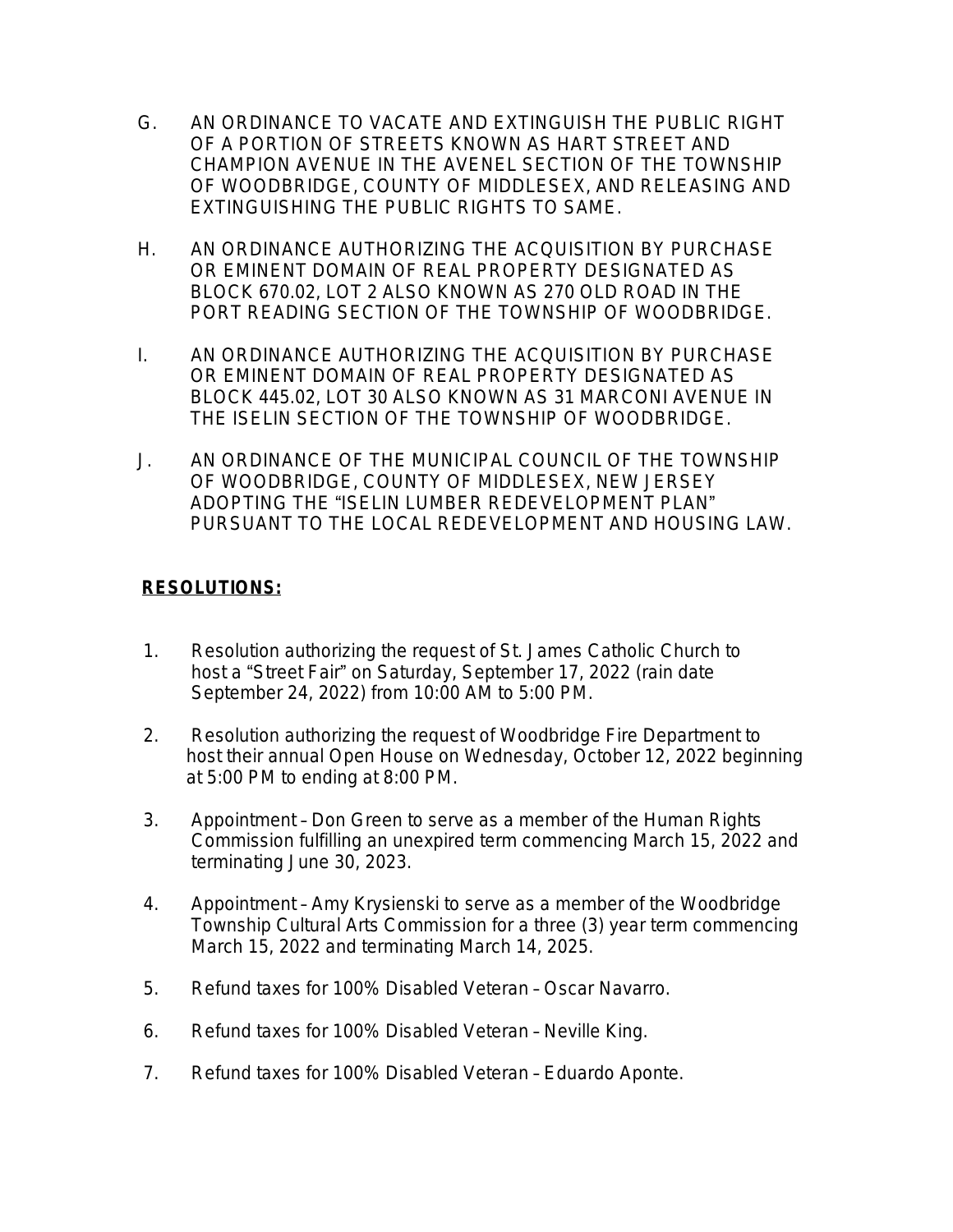- 8. Refund taxes for 100% Disabled Veteran Nico Cocco.
- 9. Refund Current Account.
- 10. Refund Current Account.
- 11. Resolution authorizing release of Maintenance Bond No. NJC48844MB in the amount of \$280,623.00 to J.C. Contracting, Inc.
- 12. Resolution authorizing the request of Rish Bedi for waiver of requirements for the installation of sidewalks, for Block: 451.02, Lot: 4, Zone R-15, 60 Ravine Drive, Colonia.
- 13. Agreement Police Department Paid Detail Agreement with Fed Ex Ground Package System, Inc. for the period December 21, 2021 through January 31, 2023.
- 14. Shared Service Agreement Borough of Helmetta for Animal Control Services for the period December 1, 2021 through November 30, 2022.
- 15. Resolution referring the "Iselin Lumber Redevelopment Plan" to the Township Planning Board for its review and comment pursuant to the Local Redevelopment and Housing Law.
- 16. Resolution authorizing the Planning Board to undertake a preliminary investigation to determine if certain real property in the Woodbridge Proper Section of Woodbridge is an Area In Need of Redevelopment (65 South Fulton Street).
- 17. Agreement M.Z. Contractors for home improvement repairs at the home located on Block 362.01, Lot 7 in an amount not to exceed \$24,800.00.
- 18. Agreement Remington & Vernick Engineers for professional engineering services for Streambank Stabilization and Stream Cleaning at Metuchen Avenue Creek – Woodbridge Center Drive to Heards Brook in an amount not to exceed \$327,760.00.
- 19. Agreement Remington & Vernick Engineers for professional engineering services for Streambank Stabilization at Pumpkin Patch Brook – Morningside Road to Inwood Avenue in an amount not to exceed \$241,600.00.
- 20. Agreement Naik Group for professional engineering services for preliminary engineering and final design for Drainage Improvements at Arthur Avenue, Jordan Road and Temple Way in an amount not to exceed \$161,100.00.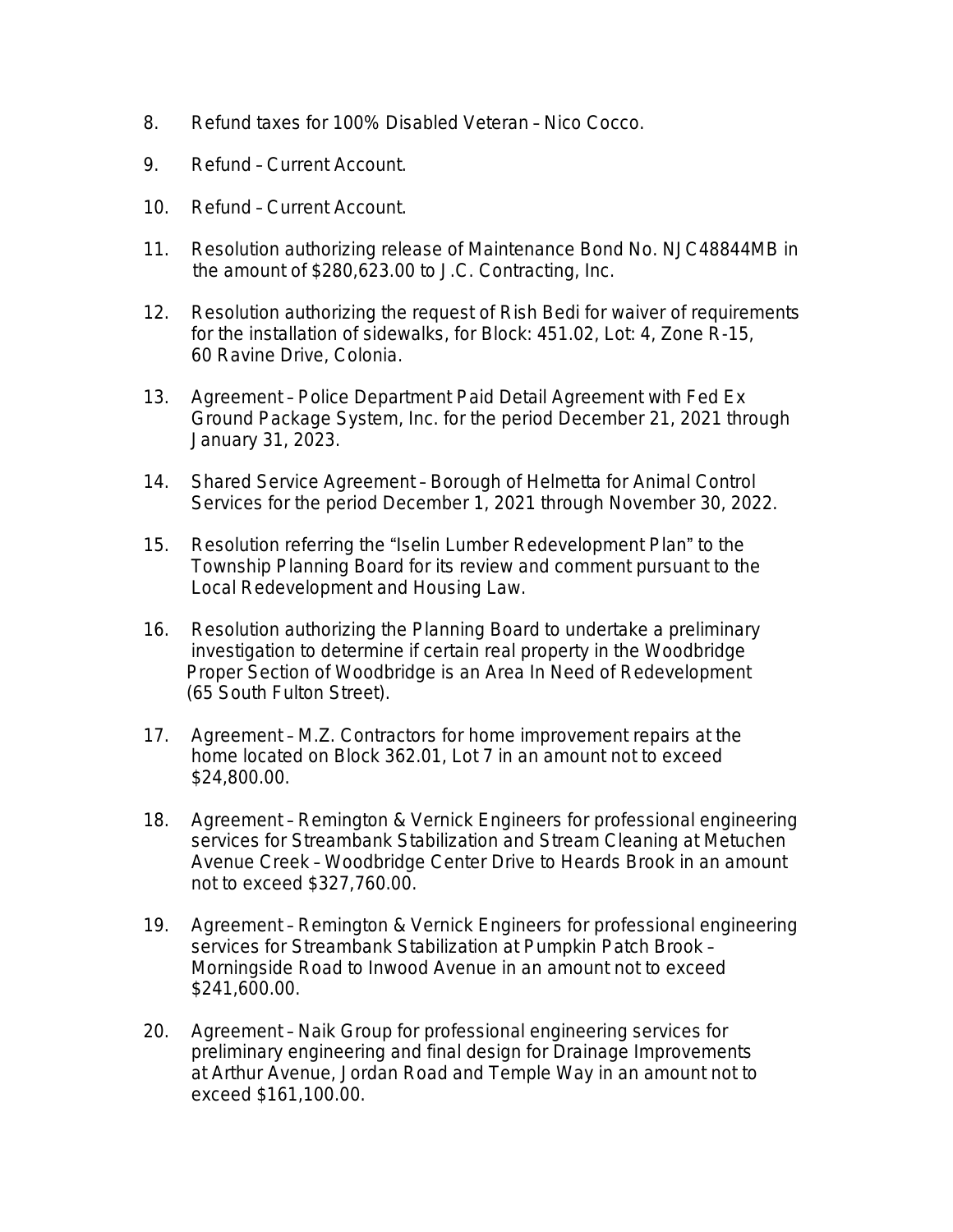- 21. Agreement T & M Associates for professional engineering services for Air Handling Unit Equipment Replacement, Code Review and Design Update for Cypress Recreational Center in an amount not to exceed \$21,800.00.
- 22. Agreement Purchase of Streetscape Lighting for Inman Avenue from PSE&G through NJ State Contract Vendor #V00034921 in an amount not to exceed \$89,981.34.
- 23. Agreement Purchase of three (3) Level2 ChargePoint dual-port charging stations plus installation and maintenance from Bryan Electric Co., Inc. through ESCNJ Cooperative Pricing System in an amount not to exceed \$65,508.00.
- 24. Agreement Purchase of one (1) new 2022 ACX64 Model Autocar Chassis with Options from Hudson County Motors, Inc. in an amount not to exceed \$191,217.00.
- 25. Agreement Purchase of two (2) new 2023 ACX64 Model Autocar SL Chassis with Options from Hudson County Motors, Inc. in an amount not to exceed \$385,342.00.
- 26. Agreement Purchase of one (1) 2022 Ford Expedition from Winner Ford in an amount not to exceed \$41,106.00.
- 27. Agreement Purchase of one (1) 2022 Chevrolet Traverse (\$33,546.70) and one (1) 2022 Chevrolet Blazer (\$36,716.15) from Mall Chevrolet in an amount not to exceed \$70,262.85.
- 28. Agreement Purchase of two (2) Labrie Automizer 33 Cubic Yard Right Hand Sideload Refuse Bodies with Options from Sanitation Equipment Corp. in an amount not to exceed \$359,052.40.
- 29. Agreement Purchase of one (1) new Wittke 40 Cubic Yard Super Duty Frontload Refuse Body with Options from Sanitation Equipment, Corp. in an amount not to exceed \$143,482.40.
- 30. Agreement Purchase of one (1) new Track Type Tractor from Foley Incorporated in an amount not to exceed \$160,177.00.
- 31. Agreement StructureCare for repairs to the Township's Municipal Complex Parking Garage on an emergency basis in an amount not to exceed \$540,100.00.
- 32. Resolution authorizing the insertion of a Special Item of Revenue into the SFY 2022 Budget for the Township of Woodbridge - \$16,989.44 Drunk